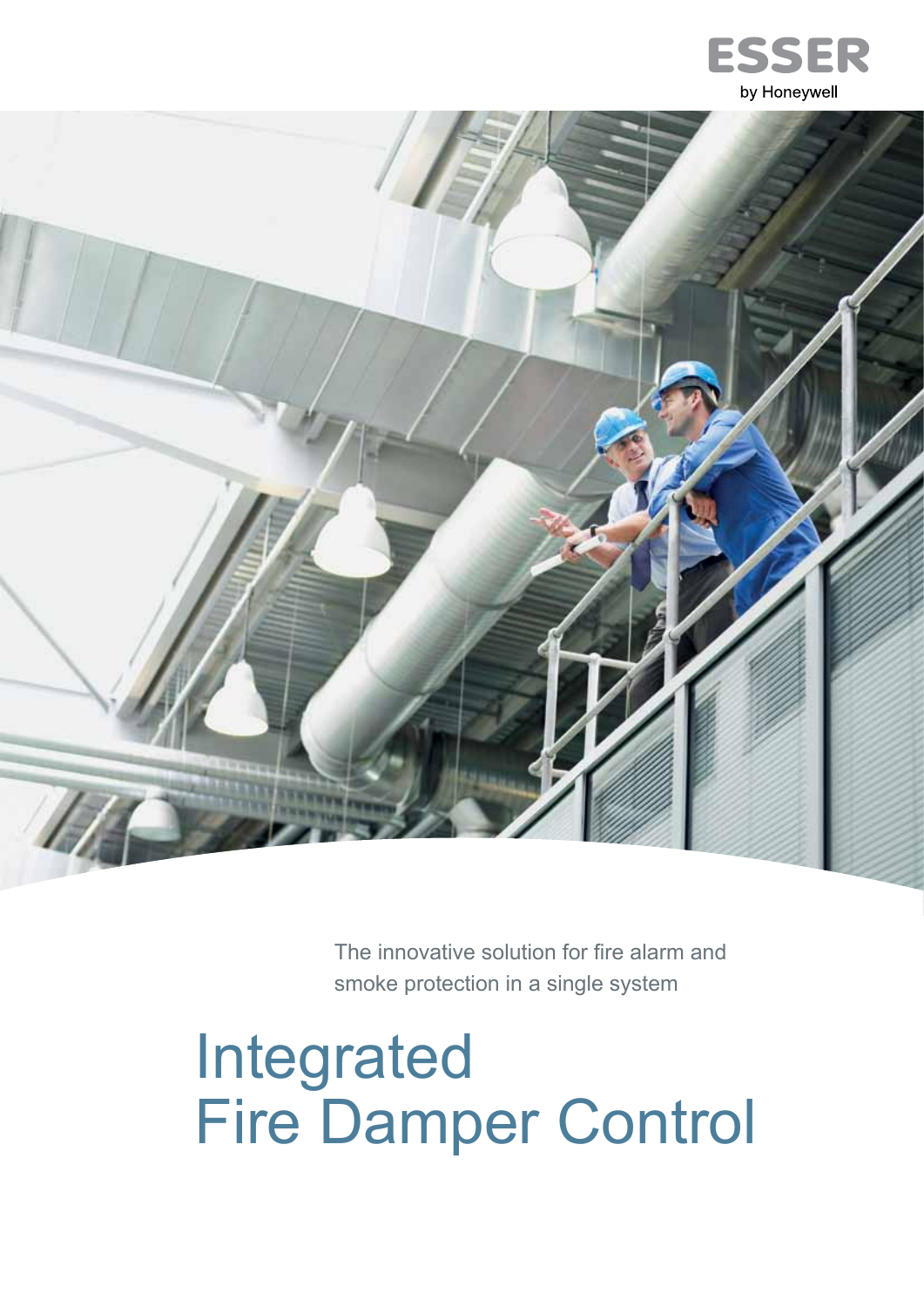# Revolutionary ways for targeted smoke protection

Fire safety and smoke protection systems are indispensable in an emergency since they have two functions that save lives: They prevent the smoke and fire from spreading to other parts of the building. Secondly, they extract the smoke out of rooms that are affected by the fire. This is the only manner in which escape and rescue routes remain accessible.

The systems comprise fire dampers, smoke dampers, smoke extraction systems and pressure ventilation systems to a large extent, and they need to be closed, opened or switched on when a fire is detected.

#### **The innovative solution from ESSER by Honeywell**

We are the first company to integrate the control of smoke protection components in our proven fire alarm system and now offer a combined system. This enables the costs and efforts to be reduced for planners, installers, operators and investors.





### "One system, that is convincing."

Jan Petrow, Planner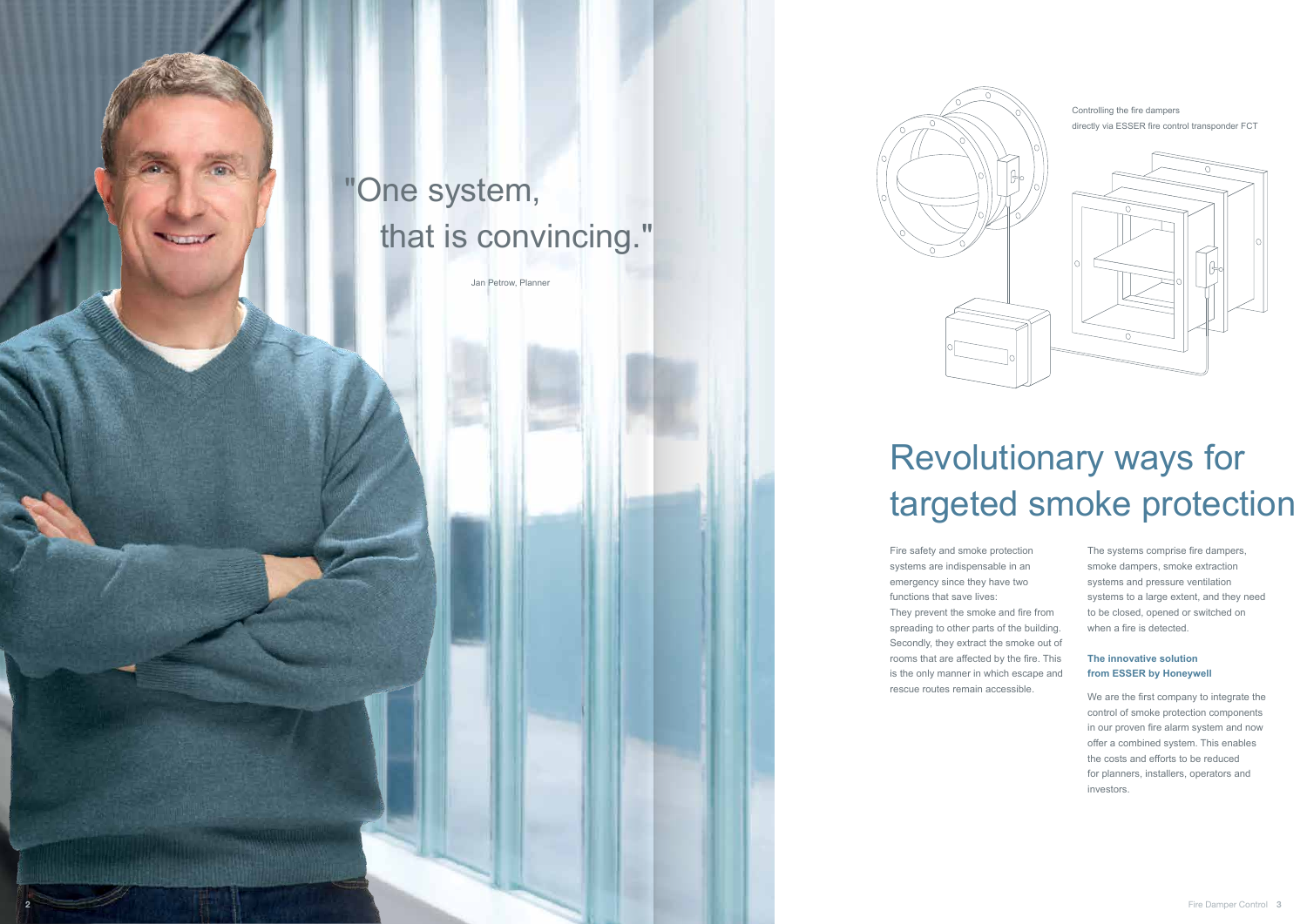#### **1 So far, two separate systems for fire detection and smoke control**



### **2**



## Enhance fire safety and cut costs – we make it possible

Traditionally, the functions of fire detection and smoke control have been implemented with the help of two separate systems. Separate control panels, modules and cabling in the building are necessary for this purpose.

The communication between these two systems takes place in a cumbersome manner via relay contacts from the fire alarm system to the fire control system.

Conventionally, smoke control components are primarily controlled using spur lines, as a result of which there is a high risk of failure in case of any interruption or short-circuit.

#### **ESSER fire alarm systems for direct monitoring and control of fire dampers and smoke dampers**

ESSER now offers you the option of controlling and monitoring fire dampers and smoke dampers directly and specifically by the esserbus<sup>®</sup> Fire Control Transponder FCT via the esserbus® loop line. Additionally, you can use other components on the esserbus® to control and monitor smoke extraction fans as well as shut down operational ventilation systems.

**As a result, you can achieve savings of up to 40% of the costs compared to conventionally separate systems.**

The esserbus® loop line technology provides the maximum level of operational safety in the process.

#### **Only one system needs to be designed, installed, programmed and maintained.**

The benefits of a fire alarm system with integrated fire safety control do not only cover savings in components, but also in respect to planning, installation and commissioning as well as in regard to maintenance and service. Timeconsuming planning is a thing of the past. Since only one control panel needs to be installed and programmed; this greatly reduces the cost and effort of maintenance due to the omittance of an entire system.

Moreover, acceptance tests by the public authorities for the external fire damper control panel are obsolete.

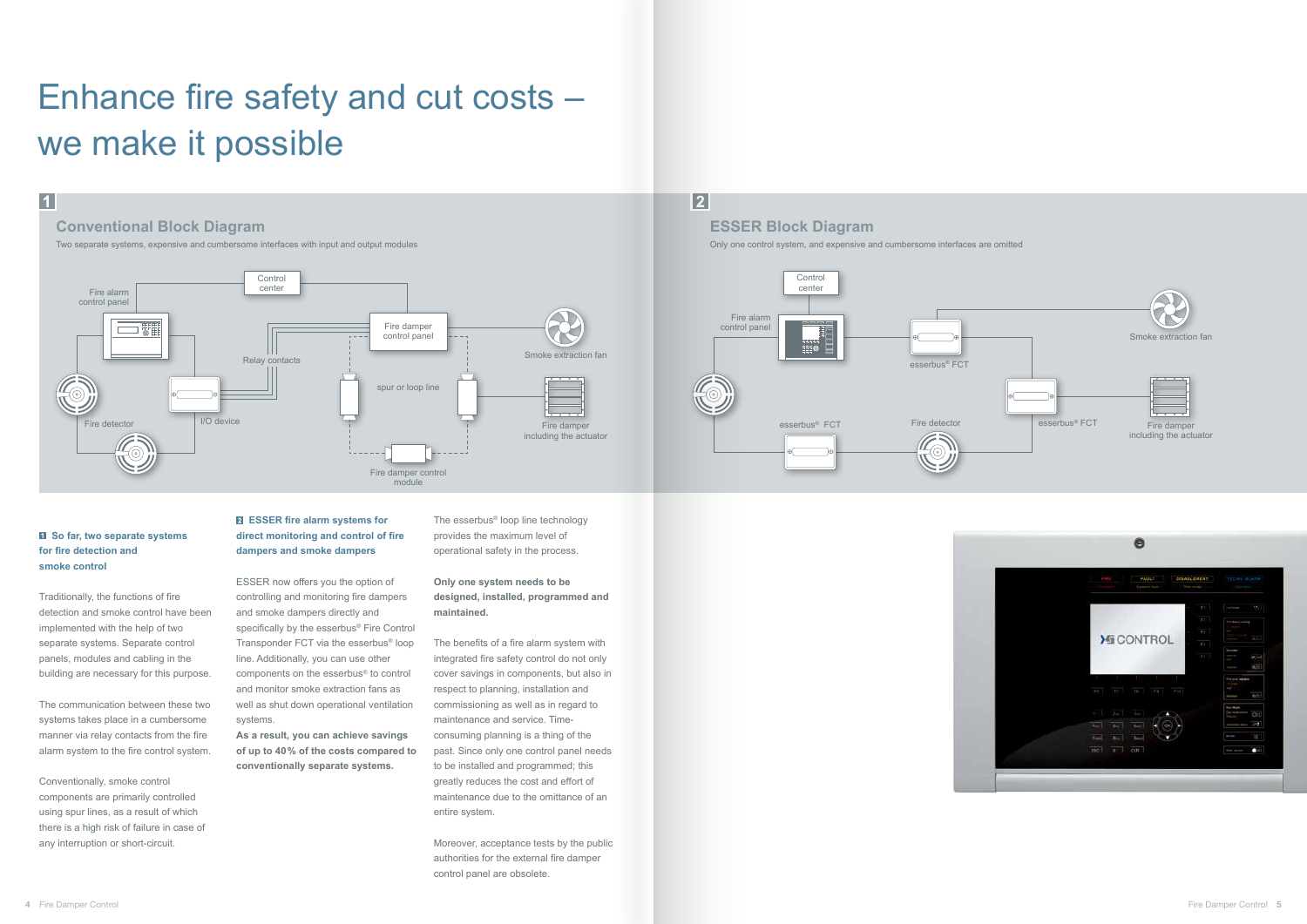### **Conventional cabling ESSER cabling**

Separate loops for fire alarm and fire damper control modules and the control modules on the control modules on the control modules on the control modules on the control modules on the control modules on the control module





### Savings by Reduction

#### **Less cable – lower costs**

Our solution offers a savings potential of up to 20 % in terms of cabling and the cable trays in the building, since spur lines to the dampers are not necessary as before, and separate lines are not required for fire alarm and fire damper control modules.

#### **There is only one loop for all components that can be planned and routed efficiently**

Many of our customers have already made use of this benefit and decided in

favor of an integrated smoke control system from ESSER. Among several other projects, our system has already asserted itself in the hotel, office and shopping complex Zorlu Center in Istanbul (Turkey), at the Kiev-Boryspil airport (Ukraine), in the Olympic Park of the Winter Games 2014 in Sochi (Russia) and in the Erste Campus office complex (Austria).

#### **Reducing the fire load**

Another benefit of cutting down on the cable quantity is the reduction in the fire load of the building.



### **All Benefits at a Glance**



| Saving in costs and space since<br>cable routes are omitted |
|-------------------------------------------------------------|
|                                                             |
| <b>Less planning effort</b>                                 |
|                                                             |
| <b>Reduced programming costs</b>                            |
|                                                             |
| <b>Low-cost maintenance</b>                                 |
|                                                             |
| Internationally proven and certified<br>technology          |
|                                                             |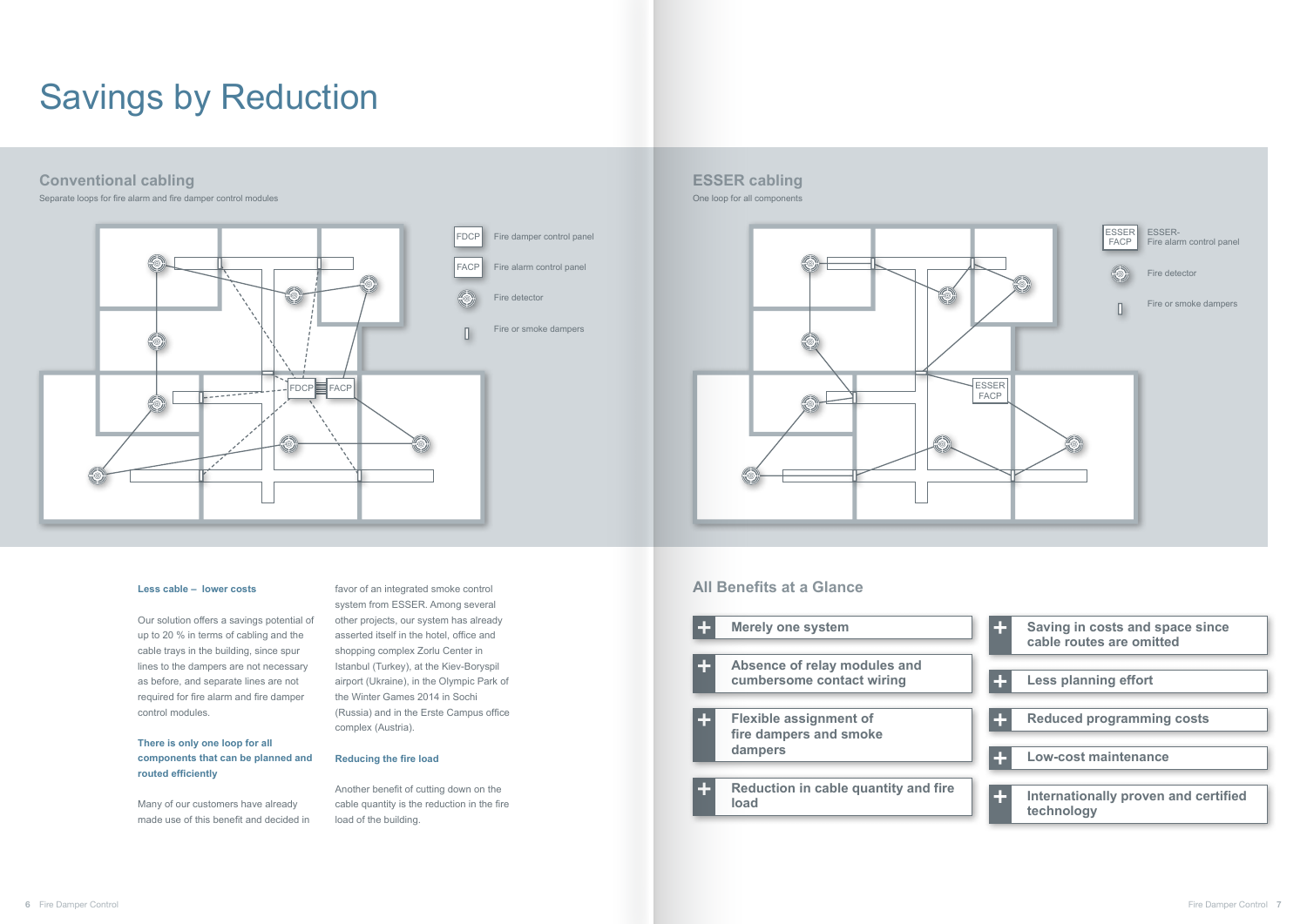#### **The esserbus® FCT in detail**

The esserbus® Fire Control Transponder FCT is available in different models for one or two fire dampers or smoke dampers. Each damper can be addressed separately and thus, can be controlled independently. The position of each damper is monitored with the help of feedback inputs and the states are reported to the ESSER control panel and, if needed, to our risk management systems WINMAGplus and FlexES Guard or to a building control center.

#### **Simple connection using a plug**

Apart from variants with screw-type terminals, the esserbus® FCT is also available in designs with a plug for the most prevalent damper actuators.

#### **Multiple redundancy to enhance the reliability**

As a result of connection via the loop, the transponders continue to work without limitations even in case of short-circuit or wire break.

Over and above this, the complete CPU including all interfaces can be designed with redundant configuration in the latest fire alarm control panels of the FlexES Control panel.

#### **Be it small or large – flexible in use**

With different expansion phases of the control panel, up to 18 loops with 127 components (transponders, detectors, manual call points and much more) can be connected to and operated from one ESSER fire alarm control panel. For larger systems, the individual ESSER control panels can be interlinked with one another into a network.

#### **Comprehensively expandable as desired**



Extensions and modifications can be made quickly at any time (e.g. during the construction phase) by simple and flexible integration of other components to the esserbus®.

## Functionality and Visualization of highest quality

#### **Easy and efficient programming**

Diverse combinations and models for optimal control of the smoke protection components can be programmed efficiently by ESSER partners with the help of the comfortable and comprehensive programming and service software tools 8000. Specialized and specific requirements can be handled with the help of flexible logic programming.

#### **Display information in a clear and well**

### **laid-out manner**

Status and incorrect positions of specific dampers are indicated in the display unit at the ESSER fire alarm control panel and the location can be identified unambiguously with the help of legends that have been programmed in advance. Beyond that, with the risk management system WINMAGplus and FlexES Guard, ESSER offers the option to display all dampers in a graphical user interface. Here the transponders can be placed in building plans in order to ensure quick and easy identification of a faulty damper, for example.



#### **One centralized control center for all subsystems**

Moreover, an open system architecture facilitates the integration of other systems (e.g. via the OPC interface). This enables visualization and control of the entire building control system. You can also have access to all functions at any time from a distant location via remote access.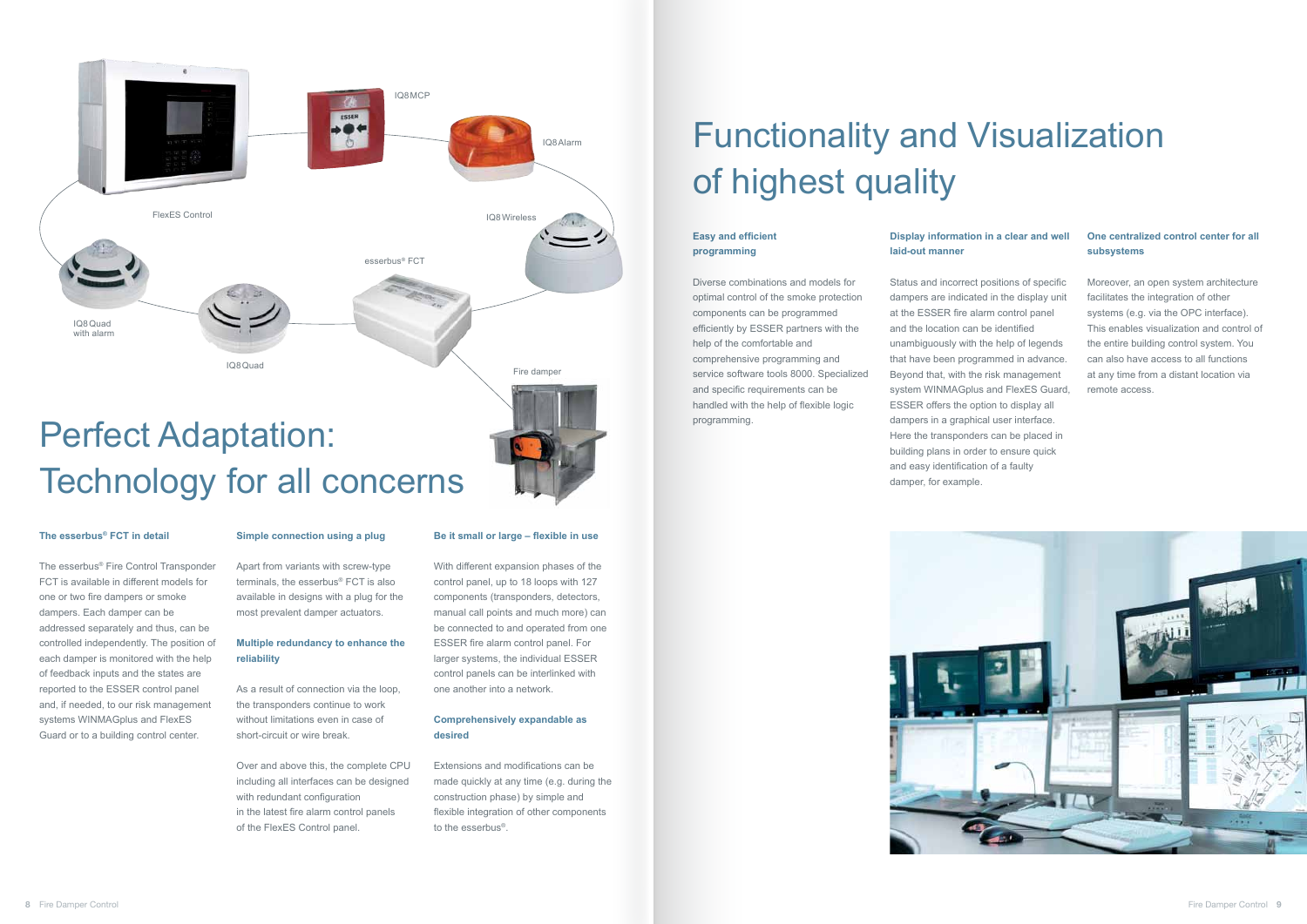



## ESSER facilitates the complete package

#### **Protecting your investment**

### "The best way to be prepared for an emergency."

Alexander Nowak, Installer

#### **Best Quality and Compliance to Standards**

ESSER places great importance on downward compatibility of new products so that availability of extensions or replacement parts can be ensured.

#### **Benefits for the end customer**

Our products, services and sales strategies are aligned to meet the needs of system operators.

#### **Innovation based on customer feedback**

With one product from ESSER by Honeywell, you decide to opt for quality. We carry out stringent quality controls and have our products tested and certified by independent and Government-accredited institutions.

#### **Comprehensive project expertise**

For more than four decades now, ESSER has been able to gain valuable experience by implementing a large number of projects while facing the most diverse challenges. In this manner, flexible and project-specific solutions of the highest quality can be offered.

Each of our advanced and novel developments has been the outcome of feedback from our customers and, as a result, are oriented toward customer benefits.

#### **Think global – act local**

We consider this proven maxim to be more than just a slogan. As part of the Honeywell International Inc. enterprise with about 122,000 employees worldwide, ESSER combines a global perspective with local cooperation. As a result, ESSER has the project execution experience of an international enterprise with the benefits of a partner having local contacts. Thus, ESSER is in a position to respond particularly well to the needs of its customers.